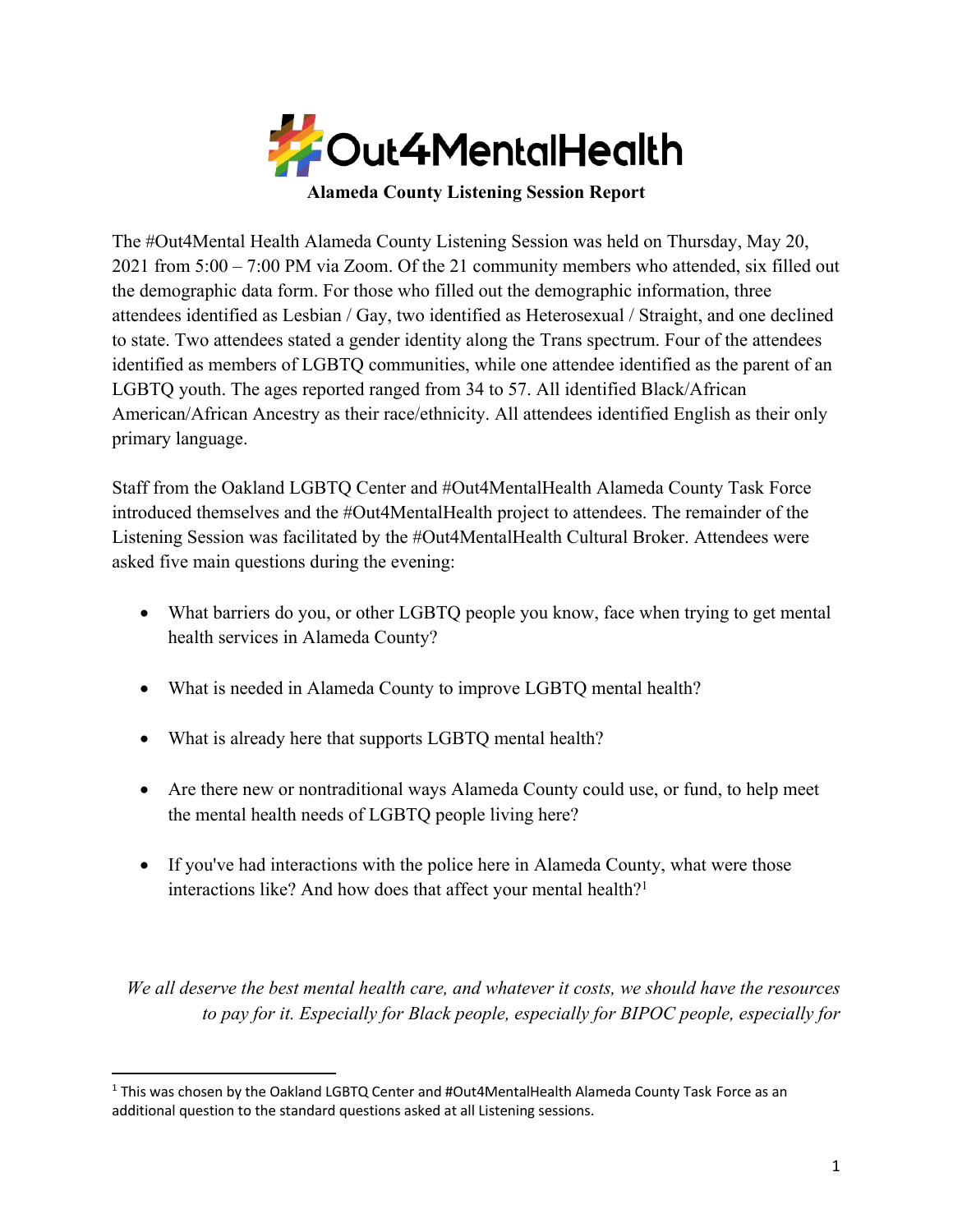*transgender people,* especially for transgender people*—I'm going to say that again. … That should just be in place with no issue.*

# **What barriers do you or other LGBTQ people that you know, face when trying to get mental health services in Alameda County?**

Participants spoke about multiple barriers to accessing mental health services, particularly individual therapy. Participants first shared that finding a therapist that is a culturally appropriate fit is difficult to find. There are few BIPOC therapists available and those therapists are already overly booked. LGBTQ therapists are also difficult to access—especially those who are transgender. When intersecting BIPOC, LGBTQ, and/or language other than English, the lack of access is even a greater barrier. With that said, one participant clarified that just sharing a client's LGBTQ identity is not necessarily enough for a good fit.

*There are a handful of therapists that I think primarily BIPOC people want to see. … I think they serve 10 people in one day sometimes. I see that as an issue for sure.*

*Outside of the barrier of being unable to access someone, it's a barrier accessing someone who is LGBTQ.*

*So many trans individuals have come [to the Oakland LGBTQ Center] unable to find people of color transgender therapists. We've learned that people feel much more comfortable if they can go to a Black trans therapist, or a Black gay therapist, or a Black lesbian therapist, are a Latinx or Spanish speaking therapist. We met with Oasis Legal [Services]2 today, who primarily serves Latinx people. On the whole, it's very difficult for them to find therapists who are queer and Latinx. So, to find a sort of one-on-one match is very difficult.*

*I just feel like me being a person of color, me also being trans … there are limited individuals who look like me and identify with me. And sometimes, even we look for individuals who look like us, and who identify as us, we don't necessarily all share the same story. … Just because you're trans, and we have a trans person here, we just think that you're just going to mesh—and that doesn't necessarily happen all the time. Because even though I'm trans and they're trans, it may not be their experience, as so many factors play a big part in what you're asking for.*

One participant shared that the inability to find a therapist led them to becoming a therapist themselves so that they could help address the needs of these underserved communities.

<sup>2</sup> https://www.oasislegalservices.org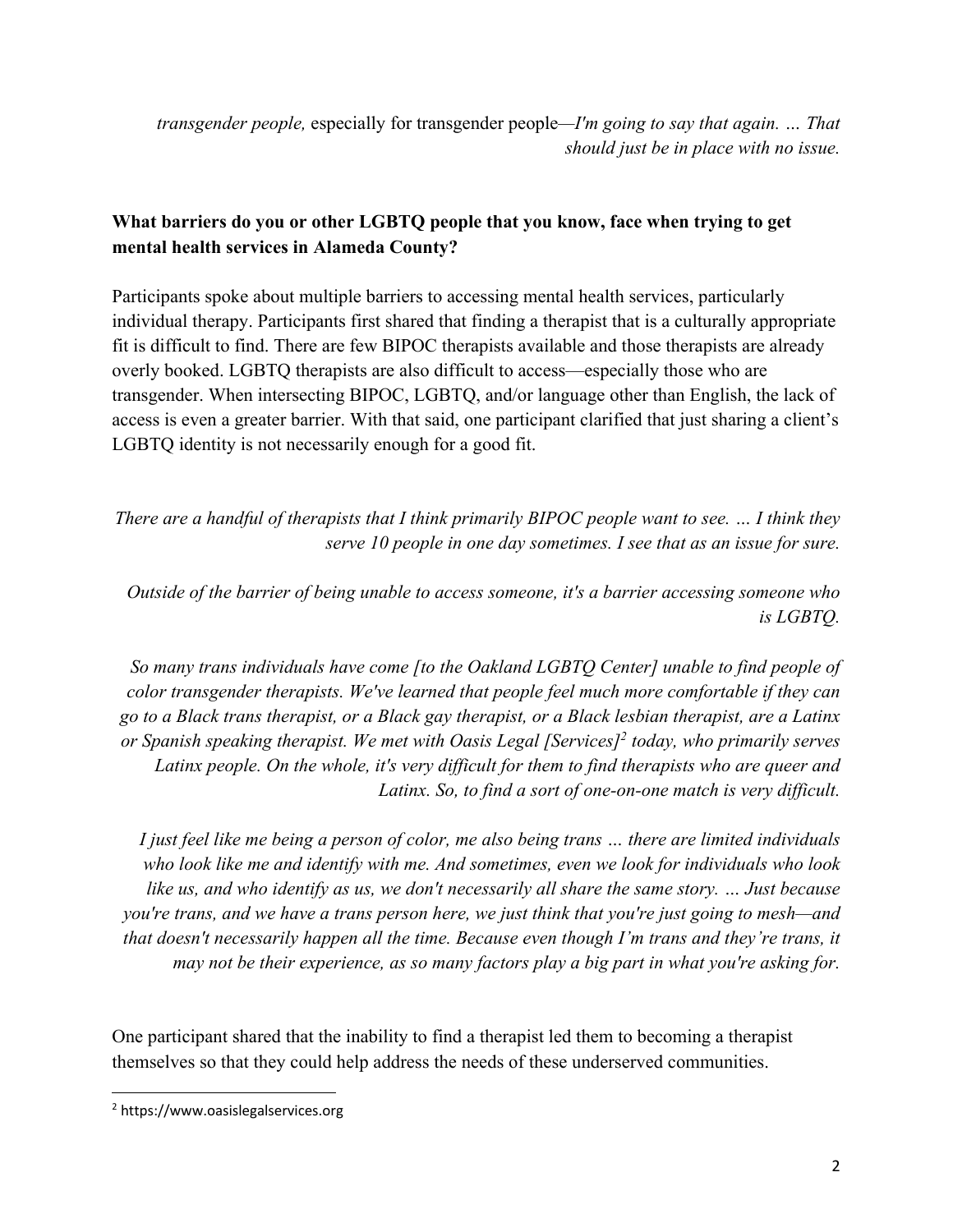*Early on in my transition, it was really hard to find someone that I could feel comfortable with. I was also faced with a lot of different levels of medical abuse. It's really important for us to have people that look like us and sound like us doing the work. That was really the precipice of me coming into this field, because I noticed that there weren't many people that look like me or sound like me that I could feel comfortable expressing myself to or even feel comfortable with them navigating me through the different platforms, services.*

When an individual is able to find a therapist that might be appropriate for them, the cost of therapy can become the next barrier. Many therapists do not accept Medi-Cal, requiring clients to have to pay out-of-pocket. Even when those therapists or agencies offer sliding scale fees, the minimum cost can still be prohibitive for many individuals.

*I hear a lot about community members being on Medi-Cal, and the whole process it takes to see someone is very difficult. But having Medi-Cal, and not being able to pay out-of-pocket costs themselves, that's a huge barrier—really, really huge—especially in this past year. … Just not being able to find someone that took Medi-Cal and was LGBTQ.*

*What I'm learning is a lot of licensed providers don't accept Medi-Cal. A huge question mark is why is that system so difficult to navigate? When there's such a need, folks lining up—that's a huge barrier.*

*[There are] several providers who are LGBTQ willing to do the work, and we're able to refer people successfully. But that doesn't meet the needs of other folks who can't afford it. The major thing that we have always seen since the Center opened is, even if we are able to navigate someone to a POC or BIPOC therapist, the cost is prohibitive. And they just don't accept Medi-Cal clients. Even if they have a sliding scale fee, the lower end of the sliding scale is still cost prohibitive.*

As a follow-up to barriers created for those on Medi-Cal, participants discussed the difficulties navigating services that are offered by Alameda County.

*It's really not clear how to navigate what's already established in the County.*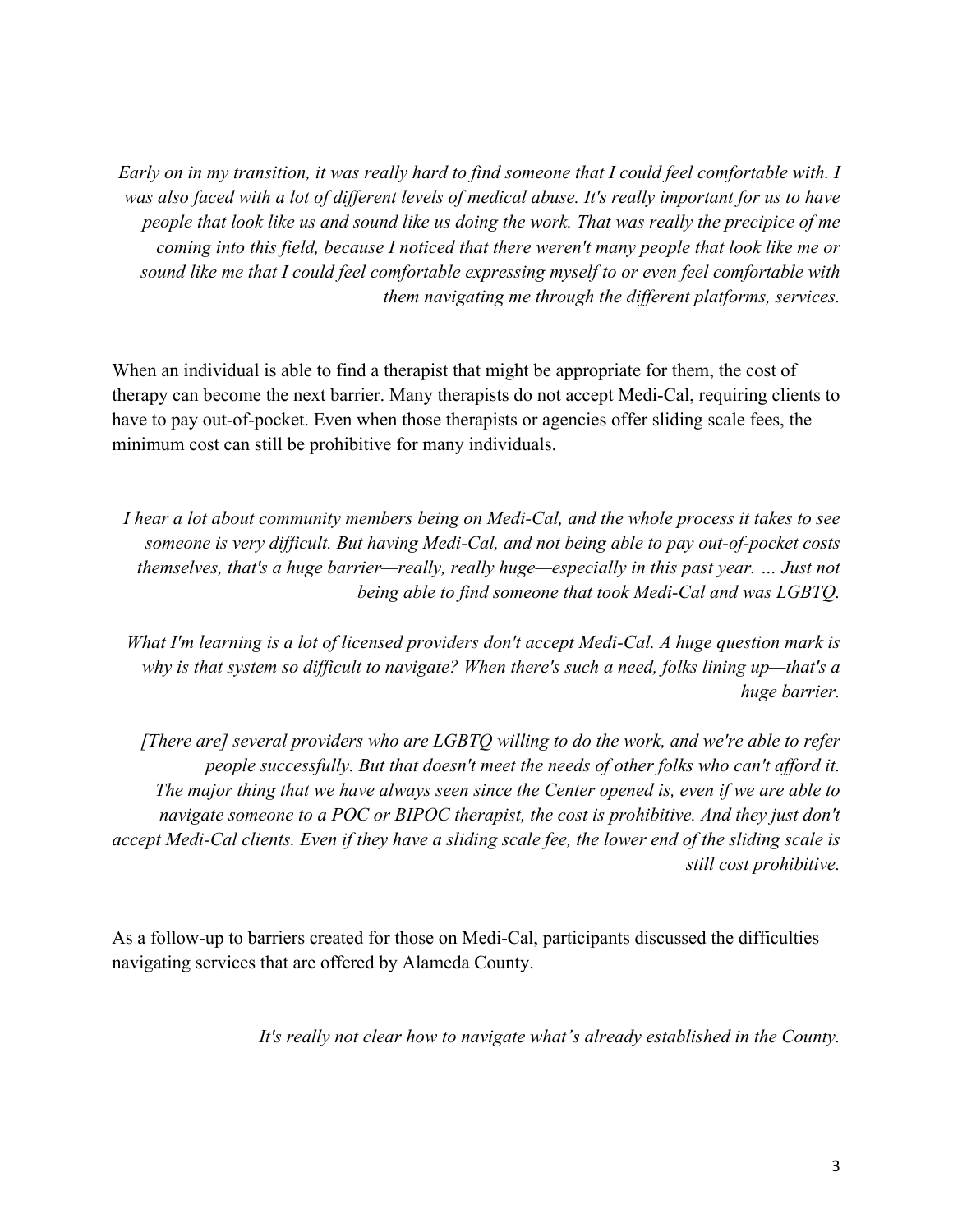*If you don't know somebody that's already providing the work or know how to navigate it, you're kind of like, "Where do I start?"*

Another common barrier to accessing mental health services are the hours that most therapists are available.

*Most of the people that we work with don't have the luxury to take off the time from work to even see a therapist when they're available, because most therapist schedules are crazy. They're available at nine o'clock on a Monday, or most of those time slots that would be easily accessible for the clients we're working with are usually taken.*

Participants spoke about the difficulties people have in asking for services. One participant noted that society sends messages that individuals should have a "tough exterior." This messaging creates a barrier to asking for help when a person needs it.

*Asking for help is not something that a lot of people are comfortable doing. And that could be asking for help from a wellness coordinator, asking for help from a partner, asking for help from a parent or other family members. I mean, we are kind of trained as a society to have this tough exterior. … I'd like to think we are providing a space like that here at the [Oakland LGBTQ] Center. But I wish there were more spaces where people could come in and feel community and comfortable enough to say, "I'm not having a good day or week or year. I need some help. Everything's not okay." We train people to say, "Everything's okay. It's okay, I'm fine. I'm fine." But I would love to see more people say everything's* not *fine. Everything's* not *okay and I need help.*

Another participant spoke about individuals, particularly BIPOC individuals, not knowing how best to ask for help. Either they are perceived as asking too many questions, or are afraid of being misconstrued and therefore do not ask all the questions they need to. The participant framed their comment as individuals not knowing how to ask, putting the onus on the individual, rather than the provider. However, from their comment, it appears that part or all of this barrier is due to implicit bias, where BIPOC individuals are often perceived in a negative light by providers if they ask for what they need.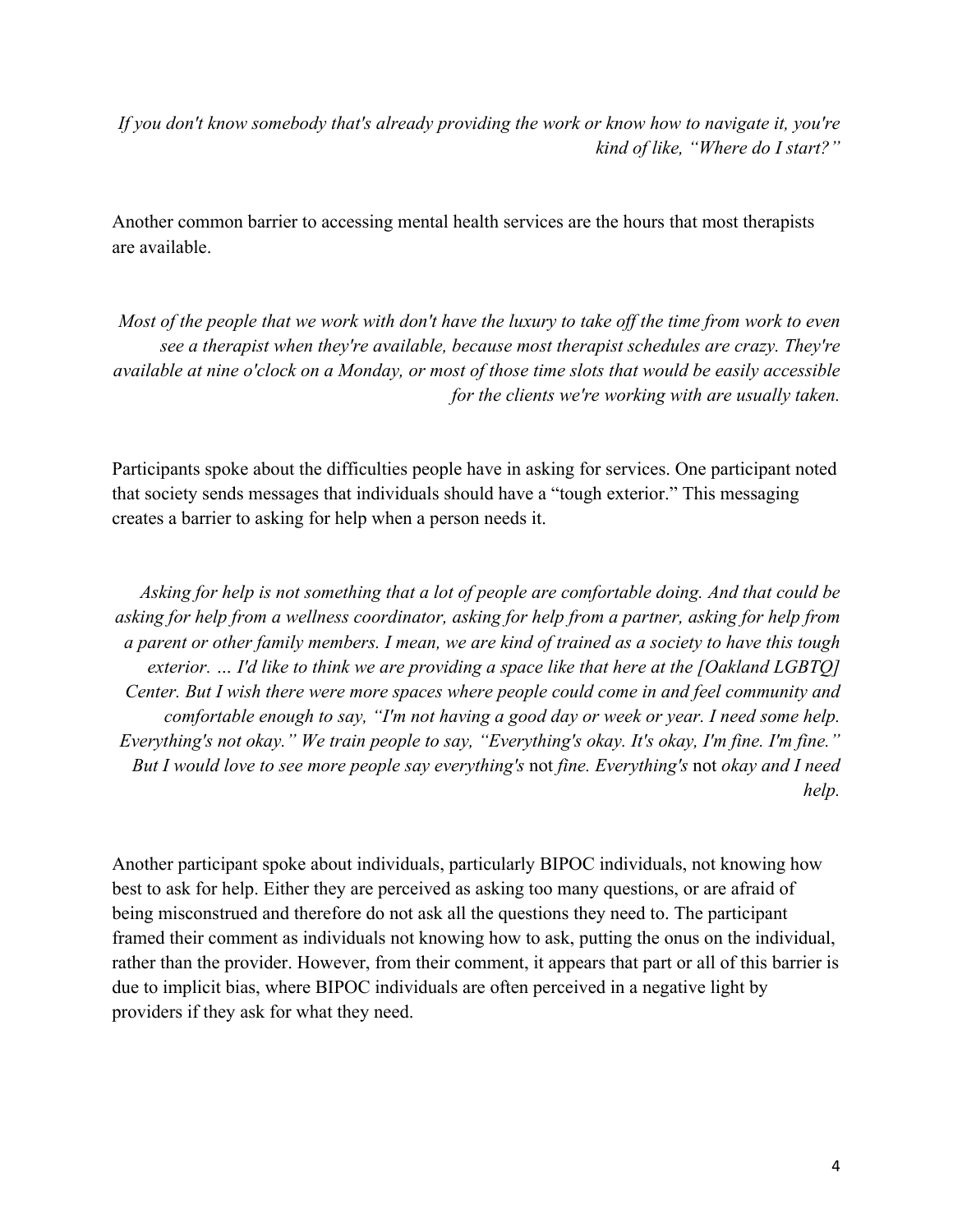*Some of us just don't have the proper way of asking, or don't know how to ask for the services that we're looking for. I know a lot of times when we're trying to receive services, asking too many questions or not asking enough questions only get you so far. … I think that sometimes, as a person of color, we're limited to … speaking up for what you actually need at this time, compared to what is what you want, and not getting misconstrued. It's all really about the language, and what you're asking for and you're demanding to have, because sometimes that will get misconstrued. So, you miss out on a lot of what you could possibly get, because you don't know how to ask for it.*

#### **What is needed in Alameda County to improve LGBTQ+ mental health?**

As mentioned above, mental health services, especially those offered by Alameda County or its contracted agencies, are difficult to navigate. Even when needed services are being offered, it is hard to find where they are. One participant suggested that Alameda County develop an accessible road map for services.

*I heard there's quite a few organizations in the County who are funded to do mental health services, but there's no connection. There are resources here, but they're all broken up. There could be a level of connection between the agencies, but there's not. … [We need] a better roadmap and more involvement from [County] behavioral health.*

The majority of the responses to this question focused on the need to for Alameda County to prioritize BIPOC and/or LGBTQ services, prioritize funding for BIPOC LGBTQ organizations, and provide resources to subsidize therapy for BIPOC individuals.

Participants emphasized that there are not enough resources for LGBTQ communities in Alameda County and the County is not acting to prioritize this need. Needs Assessments done by the County do not focus on the needs of LGBTQ residents, and culturally competent care is not accessible or prioritized.

*I do not think that there are enough resources for queer people in Alameda County. We see it whenever they do their Needs Assessments, or when they put out their reports. We're like a footnote in the report. They don't really talk about queer people. Recently, there was a substance abuse grant, and no LGBTQ organization was funded for this particular substance abuse grant. And that speaks volumes to me—how people, how these governments, are thinking about our community.*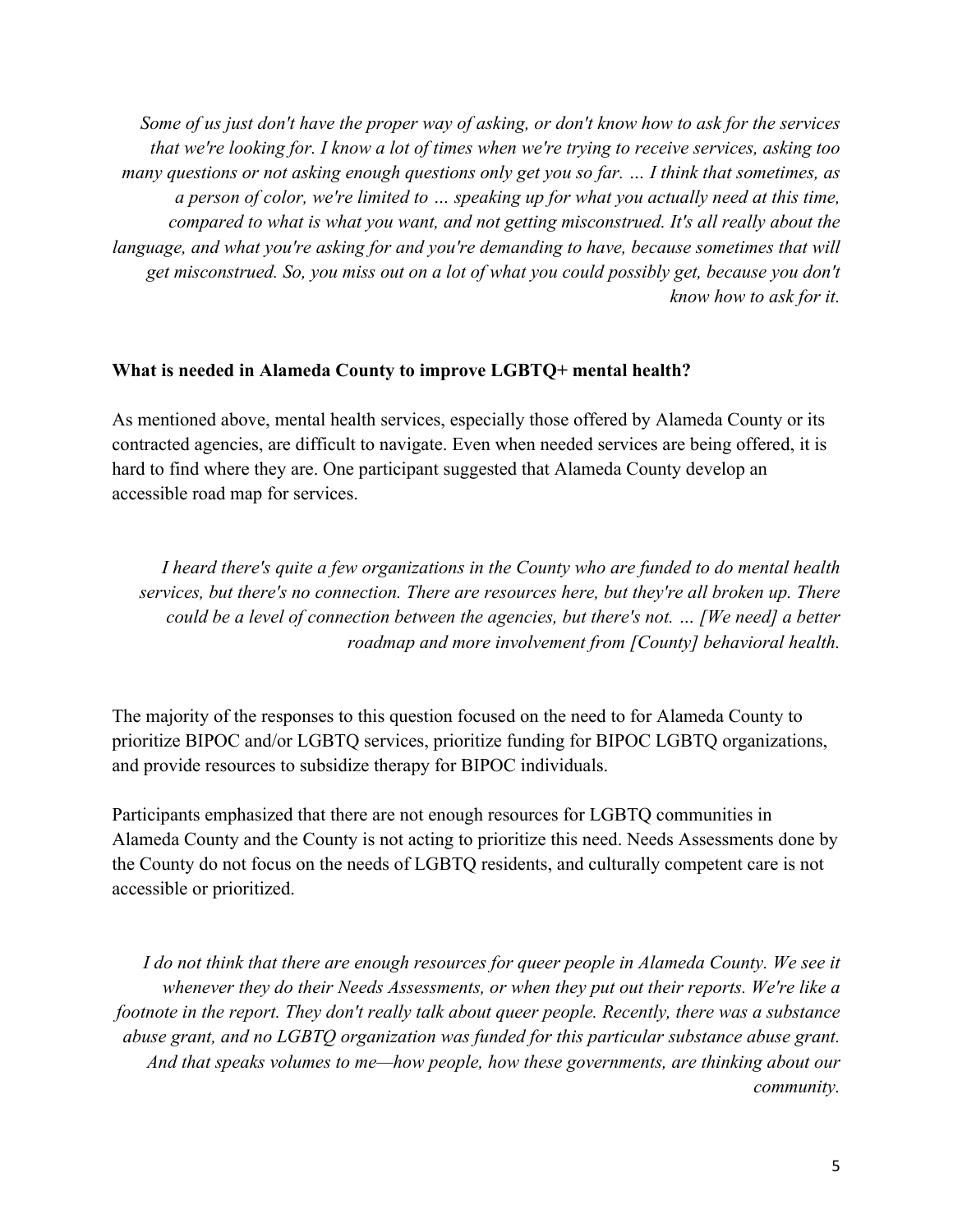*We literally need trauma-informed, culturally competent [mental health care], Black people need to be able to go anywhere in this county and see a Black queer therapist—they should have access to that. The same for the Latinx community and immigrants. It can happen, but no one is prioritizing it. And they won't, they're not.*

Participants were passionate regarding the prioritization of funding to not only BIPOC and/or LGBTQ organizations, but also providing a funding mechanism that would prioritize BIPOC and LGBTQ therapists. Transgender individuals and BIPOC individuals of all sexual orientations and gender identities face tremendous stressors in this society and deserve to have access to culturally competent mental health services with a therapist who is a good fit—and such services should be provided at no out-of-pocket cost to the individual.

*They give preference points to certain organizations for certain things. But they need to make being queer a preference point. People need more choice, because … the therapist at that agency might not be for you. … If they're a trans therapist, but they're white, maybe that white trans therapist won't connect with that Black trans person. … Instead of just saying, "Oh, I guess this is all I get. Let me see if this works," they should be able to choose someone that feels right to work with.*

*We should fund subsidies so that people can choose to go to whatever therapist they want to. … The whole system needs to be revamped so that they make services more client-centered instead of geared towards how the government, the contracts, want it to go.*

*If [the Oakland LGBTQ Center] is providing the services, cost shouldn't be a factor. … People of color go through trauma every day, and I feel as though we definitely need services to be free. … We go through a lot every day. I mean, from the moment we wake up to the moment we go to sleep. … We need this help. A lot of people are turning down mental health care because of the cost of it,…particularly people of color. I really think that this needs to be free of all costs. Wherever you see your doctor at or wherever you receive your care from, they should be able to cover the back end of that, and not have to worry about it coming out of our pocket. It's something that we desperately need at this time. We need the services.*

*It's really important that if we [the Oakland LGBTQ Center] have to pay therapists at cost, so that someone doesn't have to pay for it, we literally need to have the funds and say, "You know what? This person feels this therapist is best for them. Whatever it costs, pay it for that person." We should be able to do that—that shouldn't be difficult. … People shouldn't have to turn down mental health because they can't pay, or have to choose something because it's cheaper somewhere that they don't even want. We all deserve the best mental health care, and whatever it*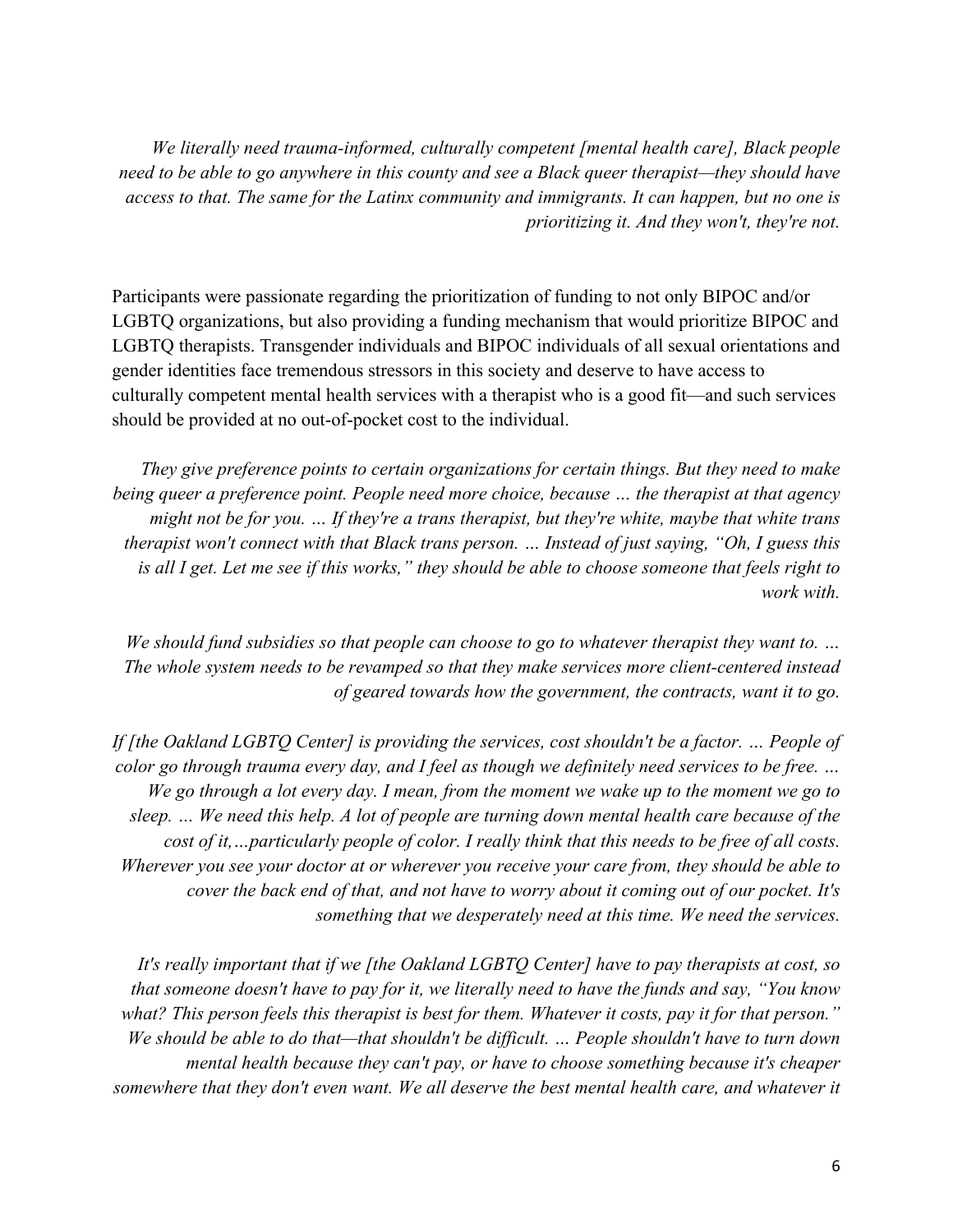*costs, we should have the resources to pay for it. Especially for Black people, especially for BIPOC people, especially for transgender people,* especially for transgender people*—I'm going to say that again. … That should just be in place with no issue.*

### **What is already here that supports LGBTQ+ mental health?**

Organizations mentioned by Listening Session participants:

- $\bullet$  CAL-PEP<sup>3</sup>
- Oakland LGBTQ Center<sup>4</sup>
- Oakland VA Clinic<sup>5</sup>
- Oueer Art Center $6$

Participants spoke about how the pandemic and subsequent shut downs has negatively affected the ability to provide services, and the availability of social venues. Prior to the pandemic, there were more supports available to members of LGBTQ communities in Oakland.

*Since the pandemic, so much was shut down. Not having that sort of in-person connection with people and losing that was really huge. But as we start to come out of this pandemic, and have people come back together, I think that the groups [at the Oakland LGBTQ Center] definitely contribute to people building community and having support. There are different organizations like CAL-PEP and here at the [Oakland LGBTQ] Center where queer people can talk to other queer people and get the support that they need. The Queer Art Center, where people are able to do art, also contributes to their mental health.*

*I think there are many elements of services or activities that have existed pre-COVID, and that are starting to come back together again. But if you're not in a click, you may not be as accepted at the club, or in certain circles. … That's where I think organizations like [the Oakland LGBTQ Center], and some of the others mentioned, can be a place where people can sort of find themselves apart from the crowd and still feel good about who they are.*

*I think that Oakland has a really strong, rich, LGBTQ environment where there's a lot of things going on. It's just sucks, because the pandemic really kind of blocked out a lot of what has started to happen. … I'm actually from San Francisco, born and raised, but from the moment* 

<sup>3</sup> https://www.calpep.org

<sup>4</sup> https://www.oaklandlgbtqcenter.org

<sup>5</sup> https://www.va.gov/northern-california-health-care/locations/oakland-va-clinic/

<sup>6</sup> https://www.queerartscenter.com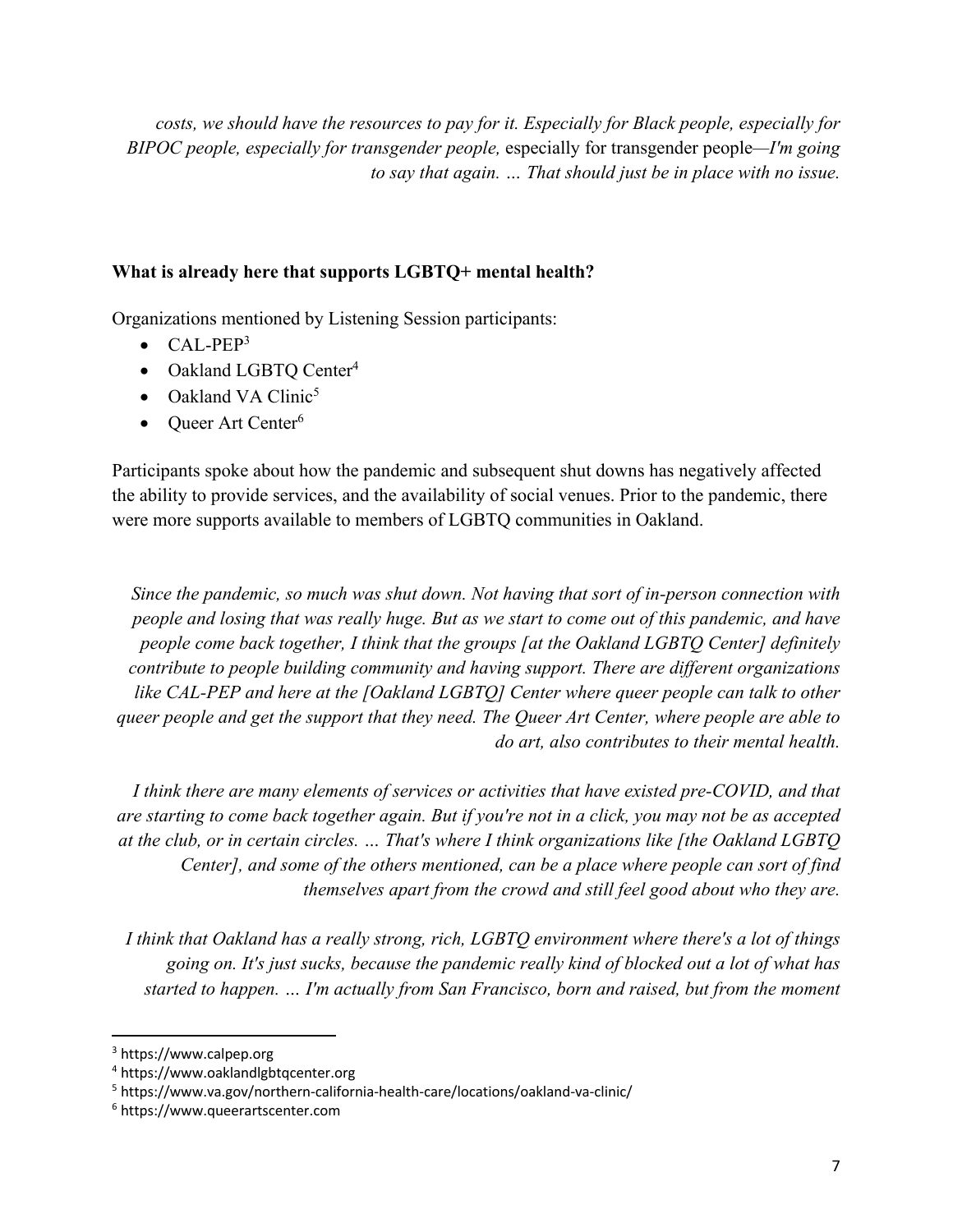*that I came to Oakland, I was really, really embraced by the culture of the LGBTQ community. … I still feel as though there is a rich culture of LGBTQ acceptance, LGBTQ community, and still a lot of things that Oakland has to offer. But we just have to wait until we get out of this crazy pandemic.*

One participant spoke about a friend who is reluctant to seek out mental health services because their coverage is through the Veterans Administration (VA). In response, a fellow veteran spoke about their positive experience at the VA in Oakland.

*I'm a veteran and I go to the Veterans Administration. I choose to go my VA rather than go to [HMO provider]. When I go to [HMO provider] I feel like I get treated like a number. But when I go to the VA, they're like, "Hey baby, how you doing?" Especially in Oakland—Oakland's is really Black. So, you're going to that VA you feel like you're at home, literally. And I actually was helped by a Black trans woman. … It was great for me and it's my preferred place to go for care.*

### **Are there new or nontraditional ways Alameda County could use, or fund, to help meet the mental health needs of LGBTQ+ people living here?**

Participants continued the theme of needing more funding for LGBTQ+ organizations, as well as prioritizing funding for LGBTQ+ organizations.

*They just need to fund more queer organizations.*

*We're funded by the county, state city and fed. … But when it comes to mental health, they told us that they have preference points, and that's the deciding factor. If you're a queer organization, if you're a Black led queer organization, if you're a POC BIPOC lead queer organization, give them preference points, just for being that. We've been left out. … We need to be one of those preference points.*

*Recognize and prioritize funding for LGBTQ orgs that provide spaces for people seeking support services.*

Participants also requested funding for family therapy, both to help with youth who are coming out as LGBTQ and to address intergenerational trauma.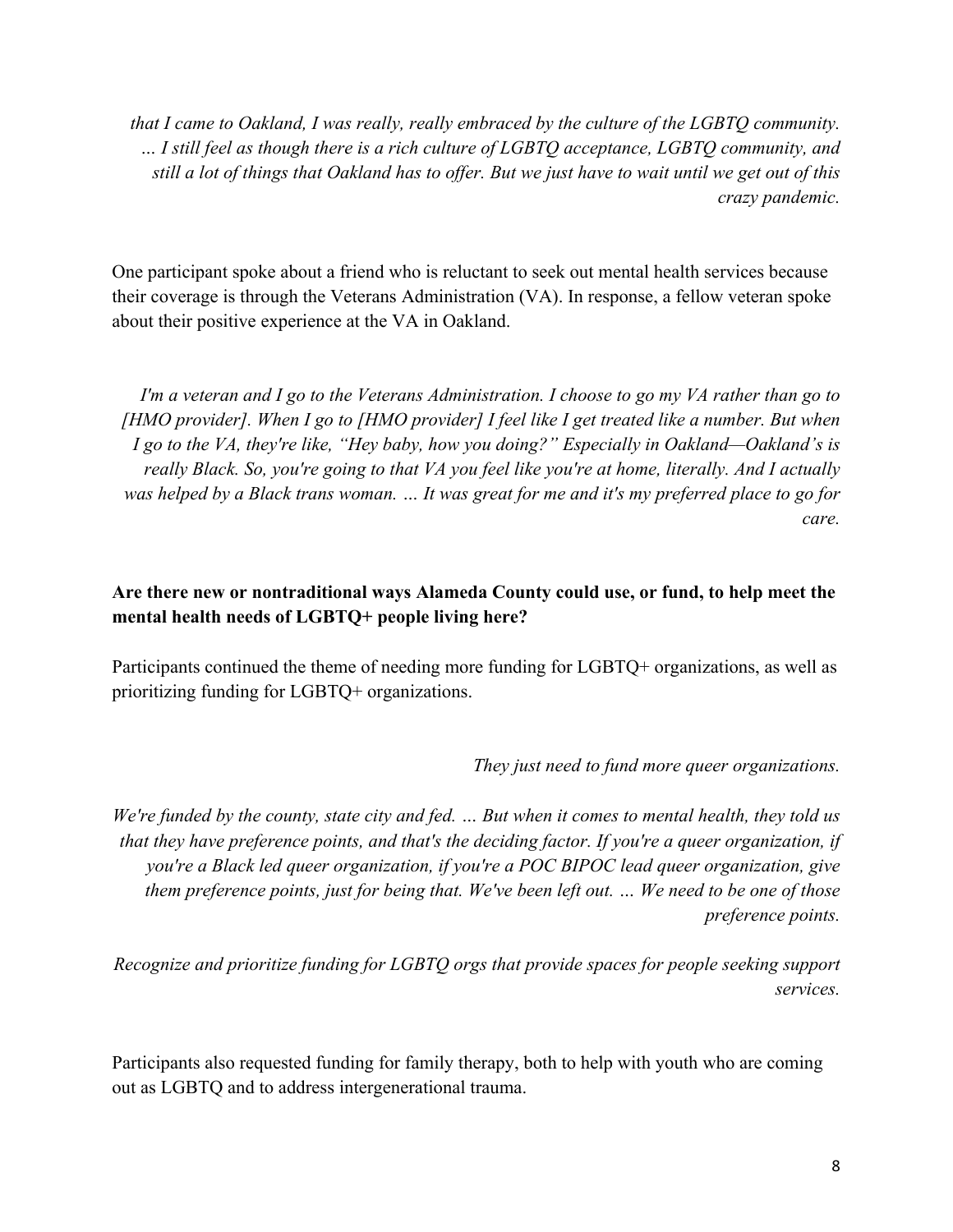*I would just like for them to offer more of their mental health for … LGBTQ youth and families. When I was growing up, there was limited amount of information pertaining to families in their relationship with their siblings who are of LGBTQ experience. I still see that to this day. … I've yet to see families getting services for youth that are coming up in this generation.*

> *Provide family therapy. We should not be responsible for unpacking our parents' and grandparents' trauma.*

During this part of the discussion, participants spoke about drug use in their communities and the need for greater acknowledgement of the issue. While there has been a focus on the opiate crisis, problems with crack and meth use are ignored. There is also a lack of individual acknowledgement that they have a drug addiction, making it difficult to offer and provide appropriate interventions. In addition, families often "normalize" drug use by caring for their unhoused family members without holding the individual accountable for their addiction.

*People aren't even talking about drugs being an issue in certain communities. The first step is to acknowledge that there's a problem. … I know many people who are affected by drugs, particularly crack and meth, and these problems are not being talked about. You hear people talk about the opiate crisis … but we're not talking about helping people like DMX and Whitney Houston, and we're not talking about these things as problems. And that's the problem.*

*There are a lot of individuals that I know personally that do not feel that their [substance] use is an addiction. It's more of a survival for them. It's something that we as providers have to be more observant of. A lot of times when we're talking to the client and they get frustrated, because we're asking questions that they might not feel is a problem for them. They might not feel that their drug use or their substance use is an issue. But helping them identify what is an addiction and what is not, I think that's something that they're going to have to actually talk to somebody [about], but it's really hard, because a lot of times now, in this day and age, a lot of people aren't identifying their addiction as a problem.*

*I think we need to hold people accountable for their behaviors, and not normalizing it. … I have so many family members who we know are on the streets. They come around every now and then. When they're around, it's just so normal for them to be around and nobody says anything. It's just swept under the rug. If we're really there for these people, really care about and love them, then we need to make it a priority to make ourselves available to support them. Now I know that it's a two-way street. You can't support someone who doesn't want to be supported. But I do*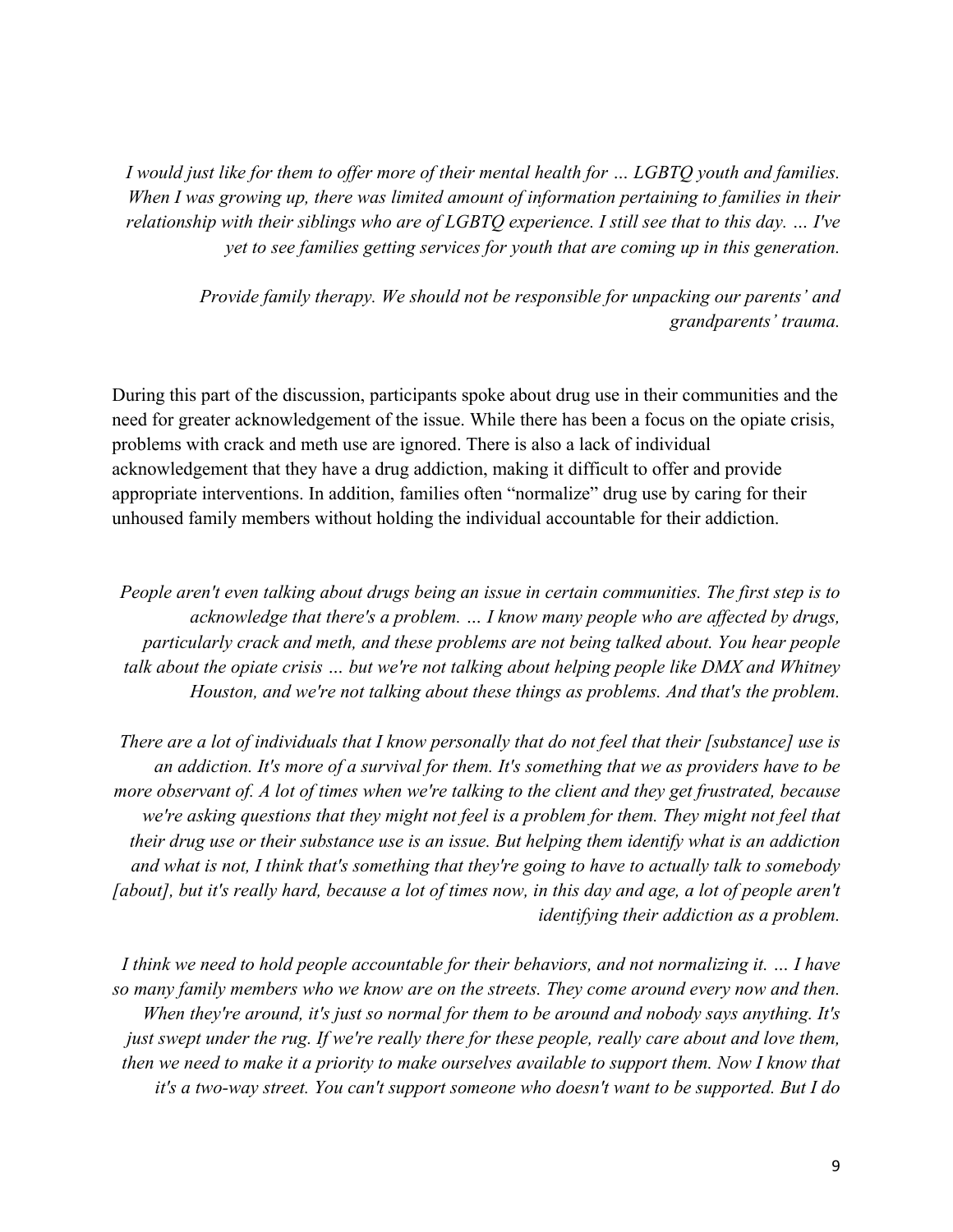*think, as a community, we too often just let that family member come around and be around without anybody saying anything or holding that person accountable—and just literally watching them die.*

Based on participants' comments, Alameda County needs to fund services that support LGBTQ people with both mental health and substance abuse challenges. As stated in a previous comment, many community members are using substances as a means of survival, and not addressing the underlying trauma and mental health needs that often lead to addiction decreases the effectiveness of services. In addition, the County needs to focus on services that address the type of drug use that is happening in this community.

*I did want to say something about the need for mental health service support for people who are dealing with substance abuse issues. The meth epidemic is just out of control, and there's a need for people who are dealing with schizophrenia and other sort of issues as a result of using crystal meth. We really need services for our community that is geared towards that issue.*

*You may have one or two hidden gems in a community who provide somewhat of support around co-occurring disorders but again, it's really not a priority for LGBTQ folks in the County. I do know, just from years of doing the work that … you don't see anything for queer folks.*

Staff from the Oakland LGBTQ Center requested one additional question be asked during the listening session.:

## **If you've had interactions with the police here in Alameda County, what were those interactions like? And how does that affect your mental health?**

Two participants shared their stories. One spoke of a personal encounter and one spoke of an encounter experienced by a client. Both stories are illustrative of the mistreatment and abuse that transgender people, particularly BIPOC transgender people, experience at the hands of law enforcement. Both stories speak to the trauma this mistreatment and abuse causes, both for the individual and those that hear their story. The remedy to preventing this type of egregious behavior is beyond the scope of this report, but these stories are not isolated or unusual incidents and Alameda County should use its resources toward prevention of law enforcement abuse in the future.

*Long story short, we were just in the wrong place at the wrong time. We got pulled over by the cops. The cops is talking to us and what have you. I just explained who I was. I knew from the beginning that you have to be extra cautious with the cops because of my gender identity, and I*